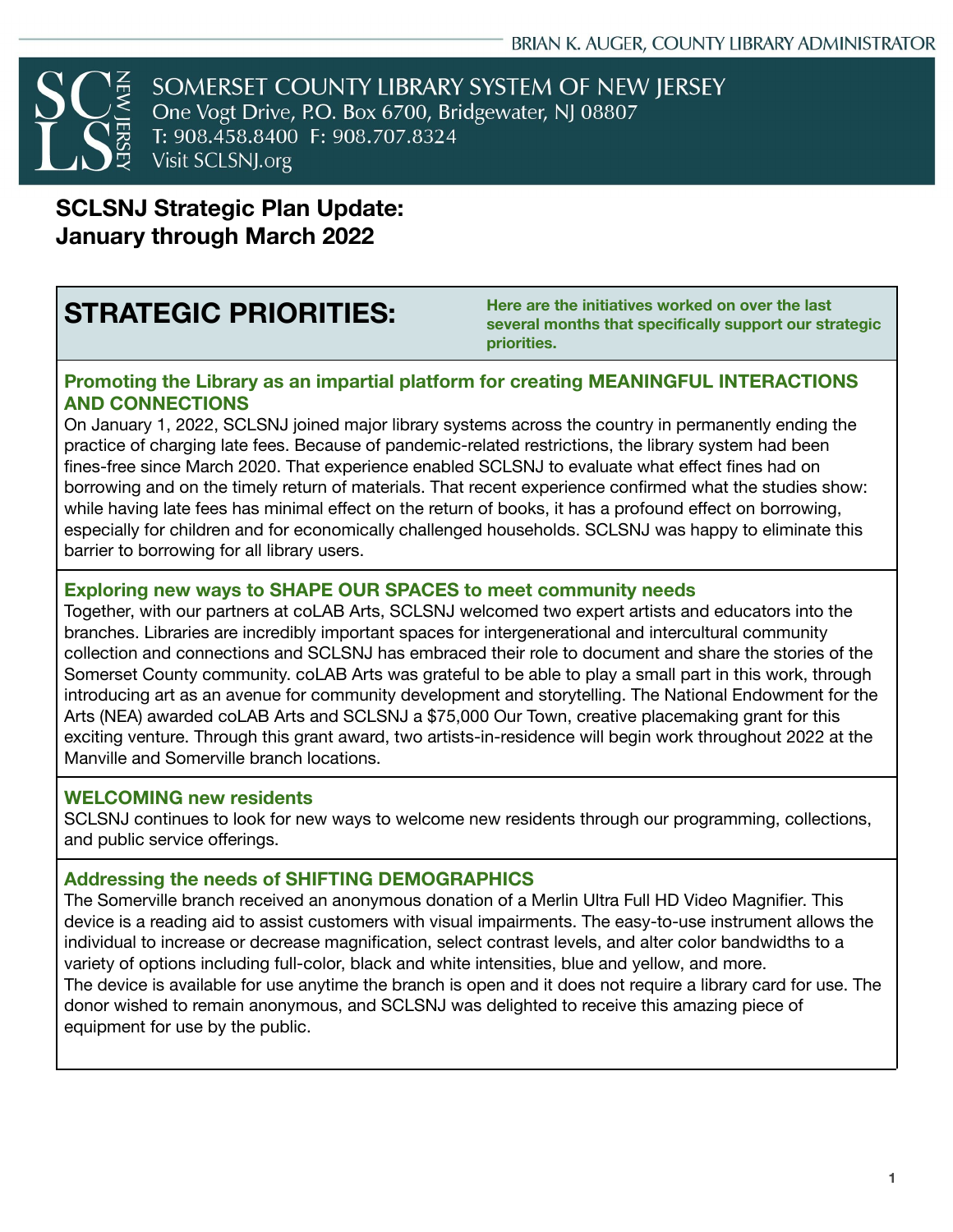SOMERSET COUNTY LIBRARY SYSTEM OF NEW JERSEY One Vogt Drive, P.O. Box 6700, Bridgewater, NJ 08807 T: 908.458.8400 F: 908.707.8324 Visit SCLSNJ.org

## **SCLSNJ Strategic Plan Update: January through March 2022**

# **CORE SERVICES:**

**Core service activities are a part of normal SCLSNJ business. Here are a few recent highlights and examples.**

### **Making PERSONALIZED CONNECTIONS between patrons and materials**

In addition to all the great consumer magazines SCLSNJ offers via **Flipster**, the library system also features some of the top library journals available to the public. Patrons can access "Library Journal," "Publishers Weekly," and "School Library Journal." All three journals can be found in either the Academic or Literary categories. "Library Journal" is ideal if you are looking for coverage of current library topics, plus reviews. "School Library Journal" is a go-to resource for reviews and recommendations for kids and teens. "Publishers Weekly" delves into trends and multiple book reviews across all genres. For customers that wish to learn more about the library profession, these are helpful journals to explore.

#### **Presenting programs that help community members CONNECT, EXPLORE, SHARE AND DISCOVER**

SCLSNJ welcomed award-winning Graphic Novelist Jerry Craft in February. His special program for students in grades 2-7, was a virtual discussion that centered on his journey to becoming a bestselling, published author and illustrator. Craft also discussed the creative process behind his graphic novels as well as provided a drawing demonstration during a Q&A session. Craft has won numerous awards for his works including the Kirkus Prize, the Coretta Scott King Award, and the John Newbery Medal for the most outstanding contribution to children's literature. "New Kid" was the first graphic novel in Newbery's history to receive the honor.

#### **Serving as a community GATHERING SPACE**

Work on the library's newest community gathering space, by way of the new Montgomery branch, continued its construction work. SCLSNJ wanted to keep the public fully informed during the exciting building project. The very first Montgomery branch construction walkthrough video with County Library Administrator Brian Auger and Montgomery Township Mayor Devra Keenan may also be viewed at: SCLSNJ's Montgomery [Groundbreaking](https://youtu.be/bG5HCHjCxrU) Series Episode #1

You may watch the latest walkthrough videos that explore the technology plans for our new Montgomery branch location at:

SCLSNJ's Montgomery [Groundbreaking](https://youtu.be/CAzjCeeWP7k) Series Episode #2

#### **Promoting and supporting LIFELONG LEARNING**

SCLSNJ hosted Somerset County's 6th Annual Spelling Bee [Spectacular](https://sclsnj.libnet.info/event/5847120) on March 5 from 1-5 p.m. The event, at the Hillsborough branch, was an exciting and fun way to celebrate the community's commitment to education and literacy, and to showcase the talents of students. Nineteen local schools participated in the event, with one student champion representing each school. The winner will be sent to the National Bee in Washington, D.C. in late spring 2022.